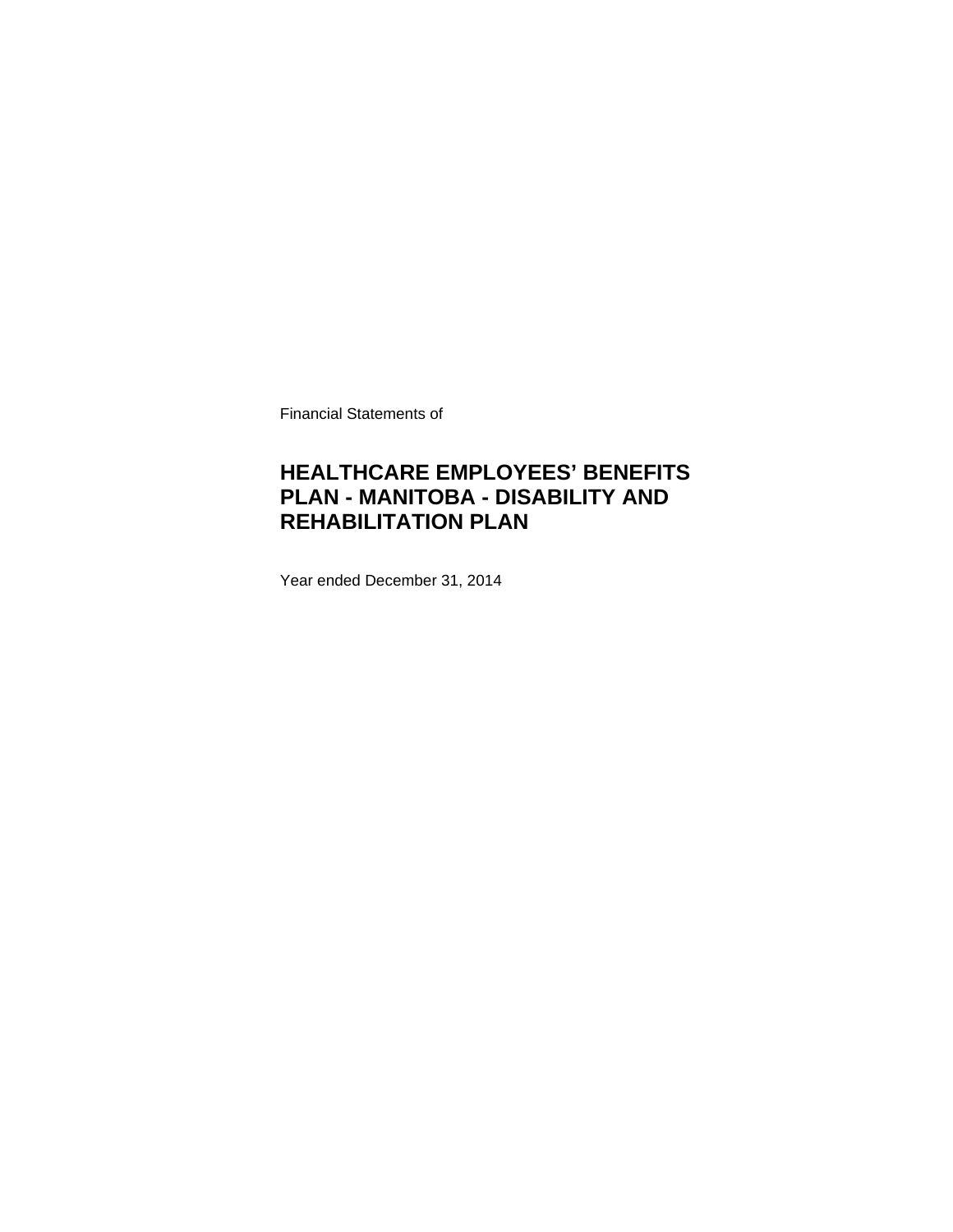

**KPMG LLP** Suite 2000 - One Lombard Place Winnipeg MB R3B 0X3 Canada

Telephone Fax Internet

(204) 957-1770 (204) 957-0808 www.kpmg.ca

### **INDEPENDENT AUDITORS' REPORT**

To the Board of Trustees of Healthcare Employees' Benefits Plan - Manitoba - Disability and Rehabilitation Plan

We have audited the accompanying financial statements of the Healthcare Employees' Benefits Plan - Manitoba - Disability and Rehabilitation Plan, which comprise the statement of financial position as at December 31, 2014, the statements of changes in net assets available for benefits and changes in benefit obligations for the year then ended, and notes, comprising a summary of significant accounting policies and other explanatory information.

#### *Management's Responsibility for the Financial Statements*

Management is responsible for the preparation and fair presentation of these financial statements in accordance with Canadian accounting standards for pension plans, and for such internal control as management determines is necessary to enable the preparation of financial statements that are free from material misstatement, whether due to fraud or error.

### *Auditors' Responsibility*

Our responsibility is to express an opinion on these financial statements based on our audit. We conducted our audit in accordance with Canadian generally accepted auditing standards. Those standards require that we comply with ethical requirements and plan and perform the audit to obtain reasonable assurance about whether the financial statements are free of material misstatement.

An audit involves performing procedures to obtain audit evidence about the amounts and disclosures in the financial statements. The procedures selected depend on our judgment, including the assessment of the risks of material misstatement of the financial statements, whether due to fraud or error. In making those risk assessments, we consider internal control relevant to the entity's preparation and fair presentation of the financial statements in order to design audit procedures that are appropriate in the circumstances, but not for the purpose of expressing an opinion on the effectiveness of the entity's internal control. An audit also includes evaluating the appropriateness of accounting policies used and the reasonableness of accounting estimates made by management, as well as evaluating the overall presentation of the financial statements.

We believe that the audit evidence we have obtained is sufficient and appropriate to provide a basis for our audit opinion.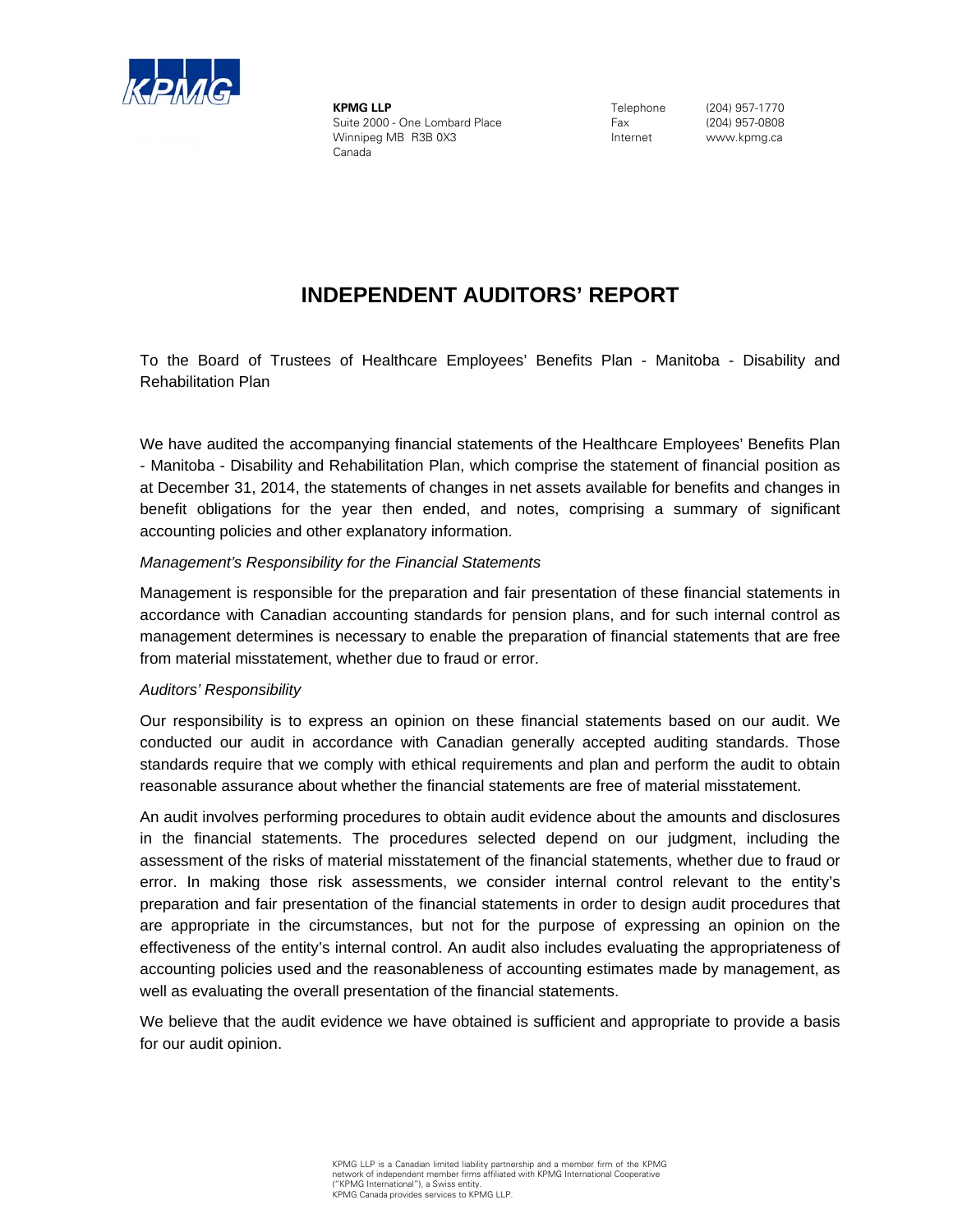

### *Opinion*

In our opinion, the financial statements present fairly, in all material respects, the financial position of Healthcare Employees' Benefits Plan - Manitoba - Disability and Rehabilitation Plan as at December 31, 2014, and its changes in net assets available for benefits and its changes in benefit obligations for the year then ended in accordance with Canadian accounting standards for pension plans.

 $KPMG$  14 $P$ 

Chartered Accountants

June 17, 2015 Winnipeg, Canada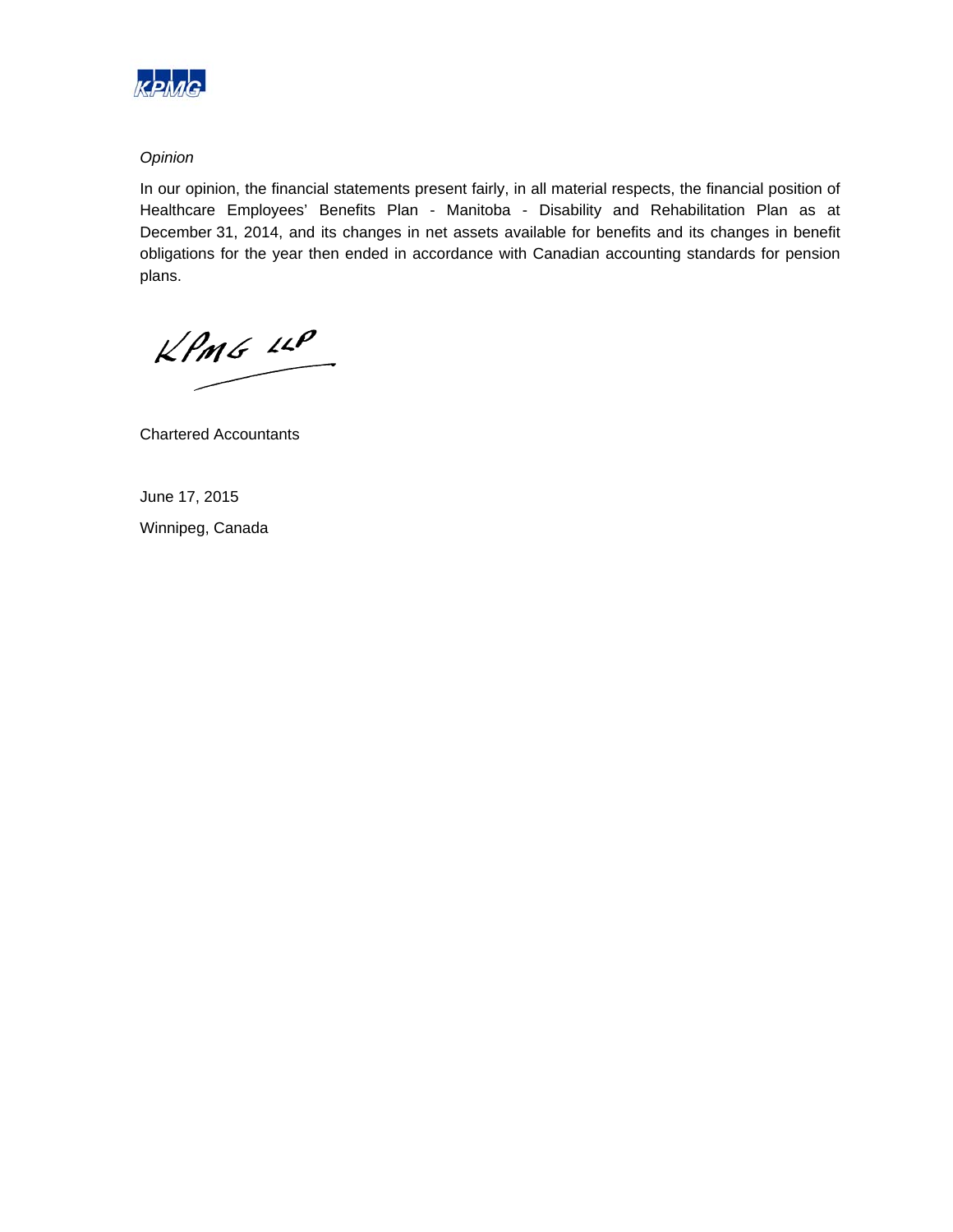Statement of Financial Position

December 31, 2014, with comparative information for 2013

|                                                                                   | 2014             | 2013             |
|-----------------------------------------------------------------------------------|------------------|------------------|
| <b>Assets</b>                                                                     |                  |                  |
| Cash                                                                              | \$<br>9,031,199  | \$<br>9,985,578  |
| Premiums receivable                                                               | 2,511,062        | 2,051,348        |
| Other receivables                                                                 | 144,025          | 192,868          |
| Prepaid expenses                                                                  | 62,258           | 49,193           |
| Due from Manulife Financial (note 3)                                              | 69,963           | 44,905           |
| Capital assets (note 4)                                                           |                  | 171,363          |
| Investments (note 5)                                                              | 203,831,882      | 184,056,300      |
| <b>Total assets</b>                                                               | \$215,650,389    | \$196,551,555    |
| Liabilities                                                                       |                  |                  |
| Claims payable and accrued liabilities                                            | \$<br>965,095    | \$<br>895,491    |
| Government remittances payable                                                    | 423,051          | 356,781          |
| Due to Healthcare Employees' Pension Plan - Manitoba<br>(note 14)                 | 556,081          | 812,693          |
| Obligation for IBNR (note 8)                                                      | 20,176,000       | 23,653,000       |
| <b>Total liabilities</b>                                                          | 22,120,227       | 25,717,965       |
| Net assets available for benefits                                                 | 193,530,162      | 170,833,590      |
| Actuarial value of benefit obligations (note 9):<br>Disabled lives                | 118,401,000      | 107,429,000      |
| Commitment (note 15)                                                              |                  |                  |
| Excess of net assets available for benefits over<br>benefit obligations (note 10) | \$<br>75,129,162 | \$<br>63,404,590 |

See accompanying notes to financial statements.

Approved by the Trustees:

Orraght

Vice-Chair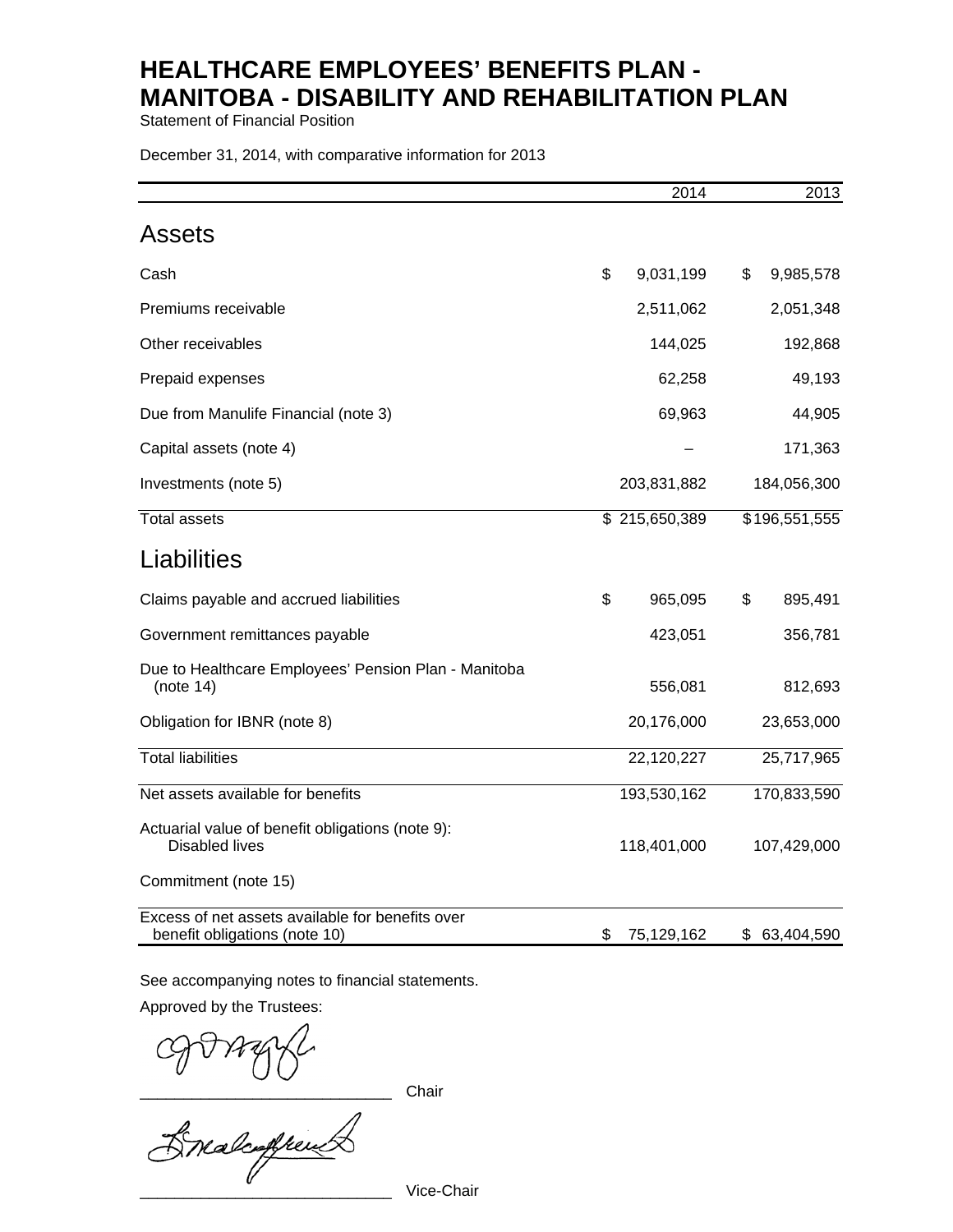Statement of Changes in Net Assets Available for Benefits

Year ended December 31, 2014, with comparative information for 2013

|                                                      |     | 2014        | 2013          |
|------------------------------------------------------|-----|-------------|---------------|
| Increase in net assets:                              |     |             |               |
| Premiums                                             | \$. | 42,332,408  | \$40,354,333  |
| Investment income                                    |     | 7,408,782   | 7,470,990     |
| Change in fair value of investments                  |     | 8,465,245   |               |
|                                                      |     | 58,206,435  | 47,825,323    |
| Decrease in net assets:                              |     |             |               |
| Change in fair value of investments                  |     |             | 7,643,954     |
| Claims incurred                                      |     | 31,512,593  | 28,365,296    |
| Claims - related expenses                            |     | 2,047,167   | 1,646,929     |
| Administrative expenses (notes 6 and 14)             |     | 5,427,103   | 4,970,431     |
|                                                      |     | 38,986,863  | 42,626,610    |
| Increase in net assets before change in obligation   |     |             |               |
| for IBNR                                             |     | 19,219,572  | 5,198,713     |
| Change in obligation for IBNR                        |     | 3,477,000   | (1, 256, 000) |
| Increase in net assets available for benefits        |     | 22,696,572  | 3,942,713     |
| Net assets available for benefits, beginning of year |     | 170,833,590 | 166,890,877   |
| Net assets available for benefits, end of year       | \$  | 193,530,162 | \$170,833,590 |

See accompanying notes to financial statements.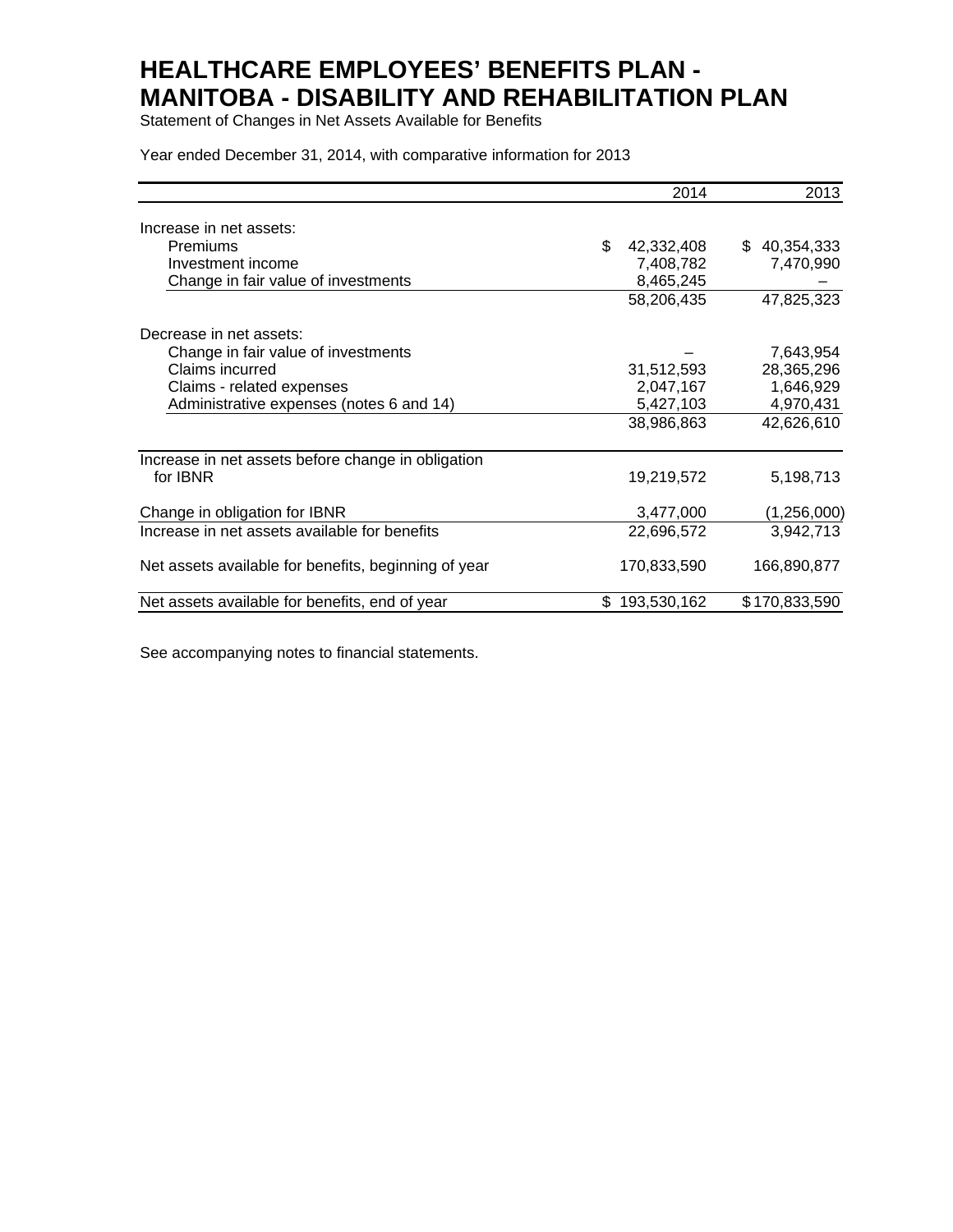Statement of Changes in Benefit Obligations

Year ended December 31, 2014, with comparative information for 2013

|                                                           | 2014           | 2013          |
|-----------------------------------------------------------|----------------|---------------|
| Actuarial value of benefit obligations, beginning of year | \$107,429,000  | \$102,849,000 |
| Claims accrued                                            | 47,307,000     | 44,794,000    |
| Claims paid                                               | (33,560,000)   | (30,012,000)  |
| Interest accrued on benefits                              | 3,697,000      | 4,012,000     |
| Effect of experience gains and losses                     | (10, 299, 000) | (13,948,000)  |
| Effect of addition of cost of living benefits             | 1,732,000      | 1,174,000     |
| Effect of change in valuation basis                       | 2,095,000      | (1,440,000)   |
| Actuarial value of benefit obligations, end of year       | \$118,401,000  | \$107,429,000 |

See accompanying notes to financial statements.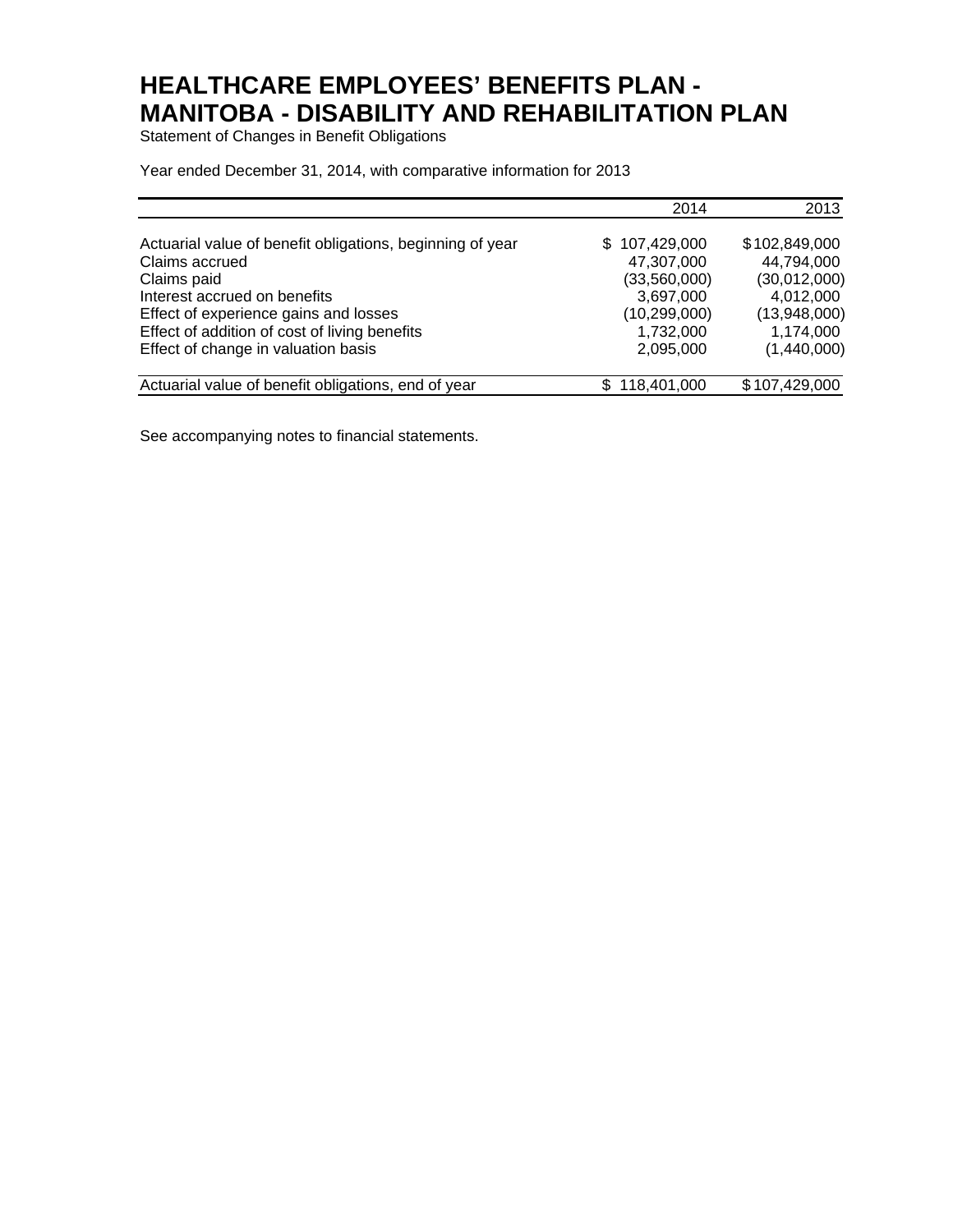Notes to Financial Statements

Year ended December 31, 2014

#### **1. General and description of the Plan:**

The Healthcare Employees' Benefits Plan - Manitoba (HEBP) is jointly trusteed which includes the disability and rehabilitation plan (the Plan) for healthcare employees in Manitoba.

The Plan is registered as a health and welfare trust under the *Income Tax Act* and is not subject to income taxes*.*

The Plan was established on October 1, 1988 to administer the long-term disability plan for employees of participating healthcare facilities of Manitoba. The employees' share of the Plan was insured with Manulife Financial for claims with disability dates on or before May 31, 2002 (Insured Plan). The employers' share of the Plan was self-insured for claims with disability dates on or before May 31, 2002, but administered by Manulife Financial on an Administrative Services Only (ASO Plan) basis. Claims adjudication for the Plan is provided by Manulife Financial for claims with disability dates on or before May 31, 2002. Claims with disability dates on or after June 1, 2002 are self-administered and self-insured.

### **2. Significant accounting policies:**

(a) Basis of presentation:

The Plan follows the Canadian accounting standards for pension plans for accounting policies related to its investment portfolio and benefit obligations. In selecting or changing accounting policies that do not relate to its investment portfolio or benefit obligations, the Plan complies on a consistent basis with Canadian accounting standards for private enterprises.

These financial statements are prepared on a going concern basis and present the aggregate financial position of the Plan as a separate financial reporting entity, independent of the participating employers and members. Only the assets and obligations to members eligible to participate in the Plan have been included in these financial statements. These financial statements do not portray the funding requirements of the Plan or the benefit security of the individual plan members.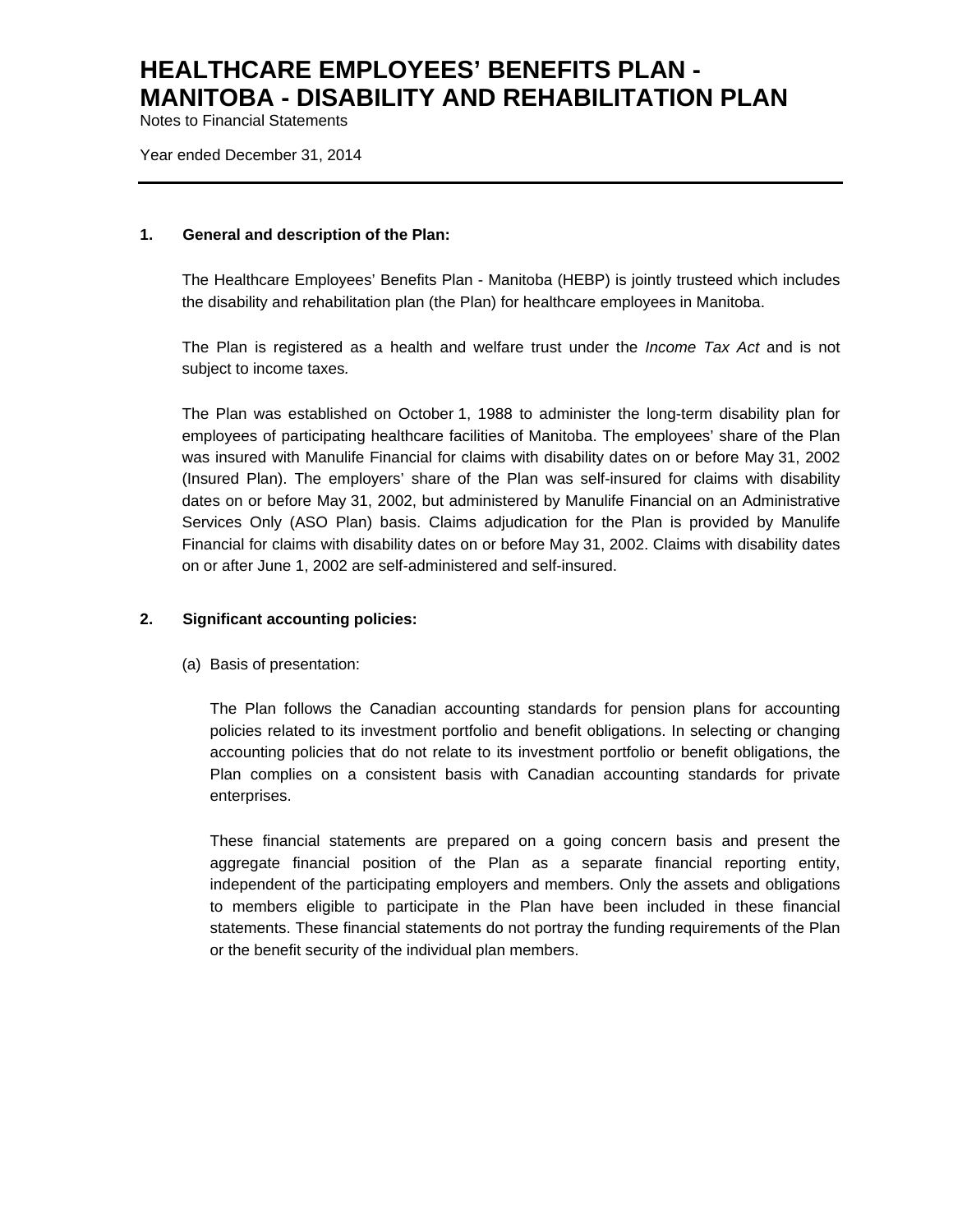Notes to Financial Statements (continued)

Year ended December 31, 2014

### **2. Significant accounting policies (continued):**

(b) Financial instruments:

Financial instruments are recorded at fair value on initial recognition. Freestanding derivative instruments that are not in a qualifying hedging relationship, cash and investments are subsequently measured at fair value. All other financial instruments are subsequently measured at cost or amortized cost, unless management has elected to carry the instruments at fair value. The Plan has elected not to carry any such financial instruments at fair value.

Transaction costs incurred on the acquisition of financial instruments measured subsequently at fair value are expensed as incurred. All other financial instruments are adjusted by transaction costs incurred on acquisition and financing costs. These costs are amortized using the straight-line method.

(c) Fair value measurement:

Fair value is the amount for which an asset could be exchanged, or a liability settled, between knowledgeable, willing parties in an arm's length transaction on the measurement date. The Plan uses closing market price for fair value measurement.

When available, the Plan measures the fair value of an instrument using quoted prices in an active market for that instrument. A market is regarded as active if quoted prices are readily and regularly available and represent actual and regularly occurring market transactions on an arm's length basis.

If a market for a financial instrument is not active, then the Plan establishes fair value using a valuation technique. Valuation techniques include using recent arm's length transactions between knowledgeable, willing parties (if available), reference to the current fair value of other instruments that are substantially the same, discounted cash flow analyses and option pricing models.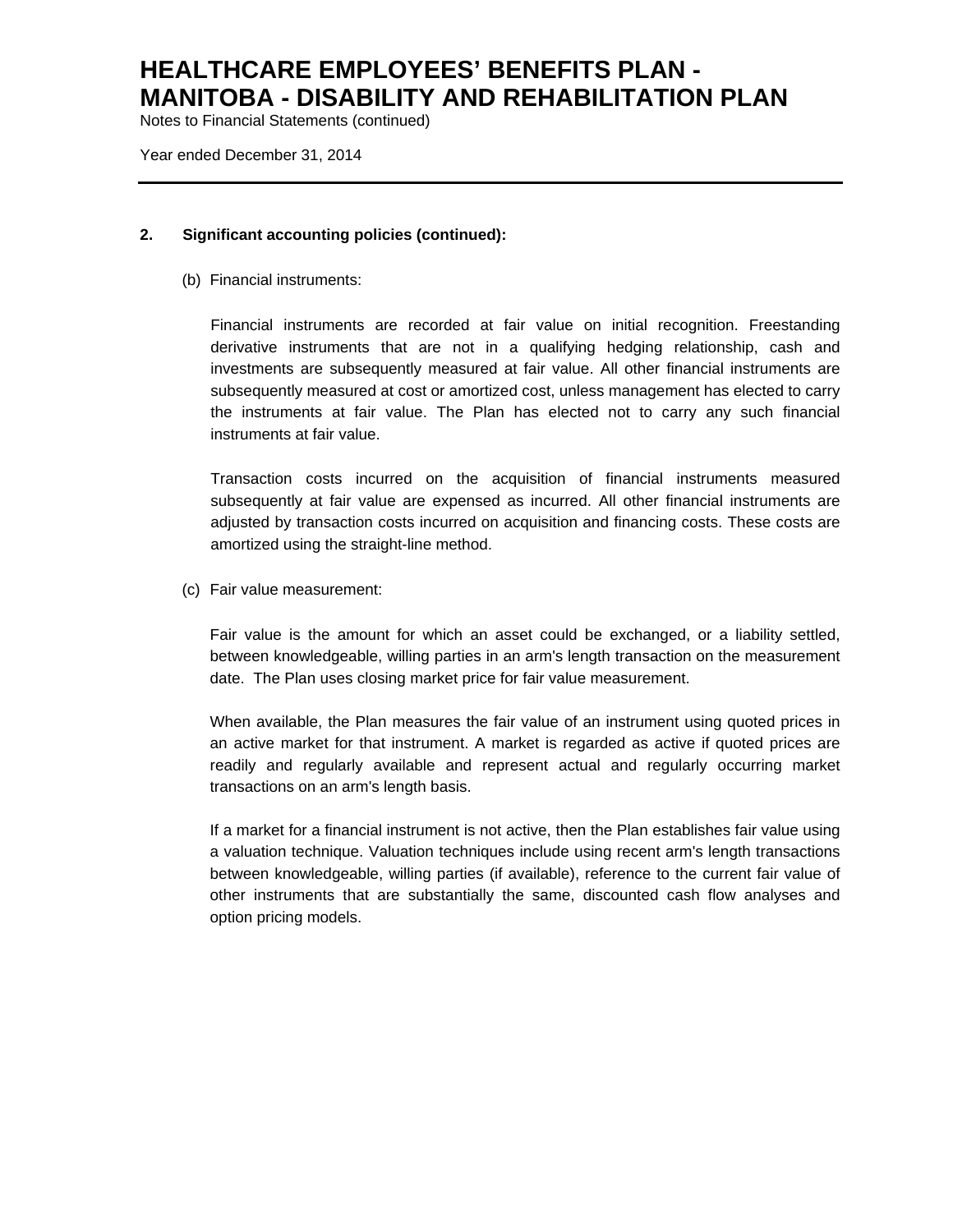Notes to Financial Statements (continued)

Year ended December 31, 2014

### **2. Significant accounting policies (continued):**

All changes in fair value, other than interest and dividend income, are recognized in the statement of changes in net assets available for benefits as part of the current period change in fair value of investments.

Bond pooled funds are recorded at fair values established by the respective fund trustee.

- (d) Investment transactions and income recognition:
	- (i) Investment transactions:

Investment transactions are accounted for on a trade date basis.

(ii) Income recognition:

Investment income includes interest and dividend income. Investment income has been accrued as reported by the issuer of the pooled funds.

(e) Capital assets:

Capital assets are recorded at cost less accumulated amortization. Repairs and maintenance costs are charged to expense. Betterments which extend the estimated useful life of an asset are capitalized. When a capital asset no longer contributes to the Plan's ability to provide services, its carrying amount is written-down to its residual value. Capital assets, which include computer projects, will be amortized on a straight-line basis over three years as the projects are completed.

(f) Premiums:

Premiums recorded in the statement of changes in net assets available for benefits include the employees' and employers' share of the premiums required for the disability coverage. Premiums are recorded on an accrual basis.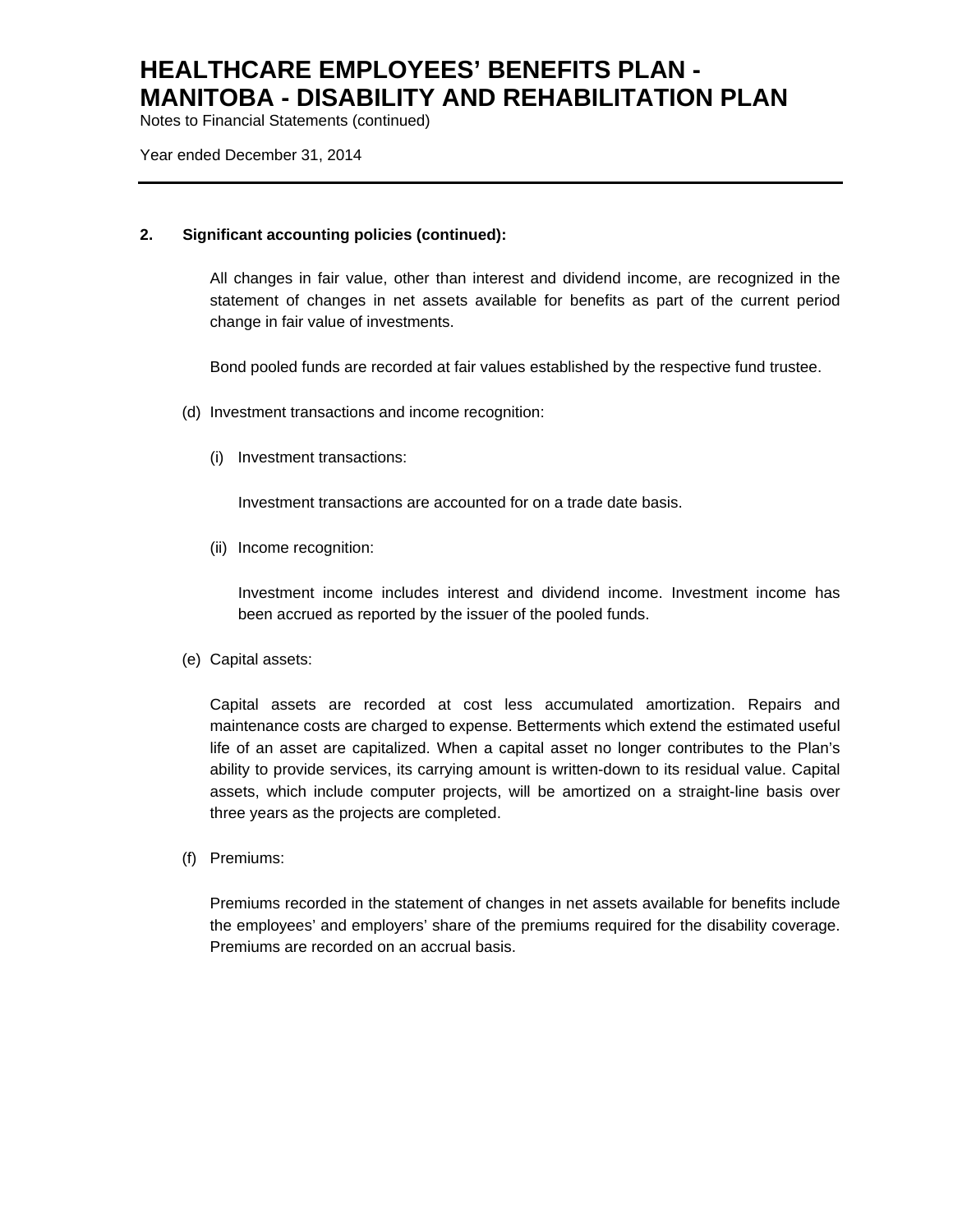Notes to Financial Statements (continued)

Year ended December 31, 2014

### **2. Significant accounting policies (continued):**

(g) Claims:

Claims are recorded in the period in which they are paid or payable. Any claims not paid at fiscal year-end are reflected in claims payable and accrued liabilities.

(h) Use of estimates:

The preparation of financial statements requires management to make estimates and assumptions that affect the reported amounts of assets and liabilities, the disclosure of contingent assets and liabilities at the date of the financial statements and the reported amounts of increases and decreases in net assets during the year. Significant items subject to such estimates and assumptions include the determination of the actuarial value of benefit obligations. Actual results could differ from those estimates.

(i) Change in accounting policy:

In May 2013, Canada's Accounting Standards Board issued revised accounting standards for entities with defined benefit and defined contribution plans, effectively replacing CPA Canada Handbook Section 3461 - *Employee Future Benefits* with Section 3462 - *Employee Future Benefits.* The new accounting standard eliminates the deferral and amortization approach to accounting for employee future benefits and requires plan assets and obligations to be measured as of the date of the statements of financial position. The Plan adopted the new standard effective January 1, 2014. The adoption of the new standard has not had a material impact on the Plan's financial statements.

### **3. Due from Manulife Financial:**

Due from Manulife Financial represents the ASO Plan surplus of \$69,963 (2013 - \$44,905). At May 31, 2002, the Trustees terminated the insured arrangement with Manulife Financial for claims with disability dates on or after June 1, 2002. Manulife Financial holds reserves to fund the fully insured portion of the claims with disability dates on or before May 31, 2002 until the release of all related liabilities.

Interest is earned on the due from Manulife Financial as follows: unrestricted deposit account balance at the month-end 91-day T-bill rate plus 0.5 percent and on cash flows at the average month, 91-day T-bill rate less 0.5 percent.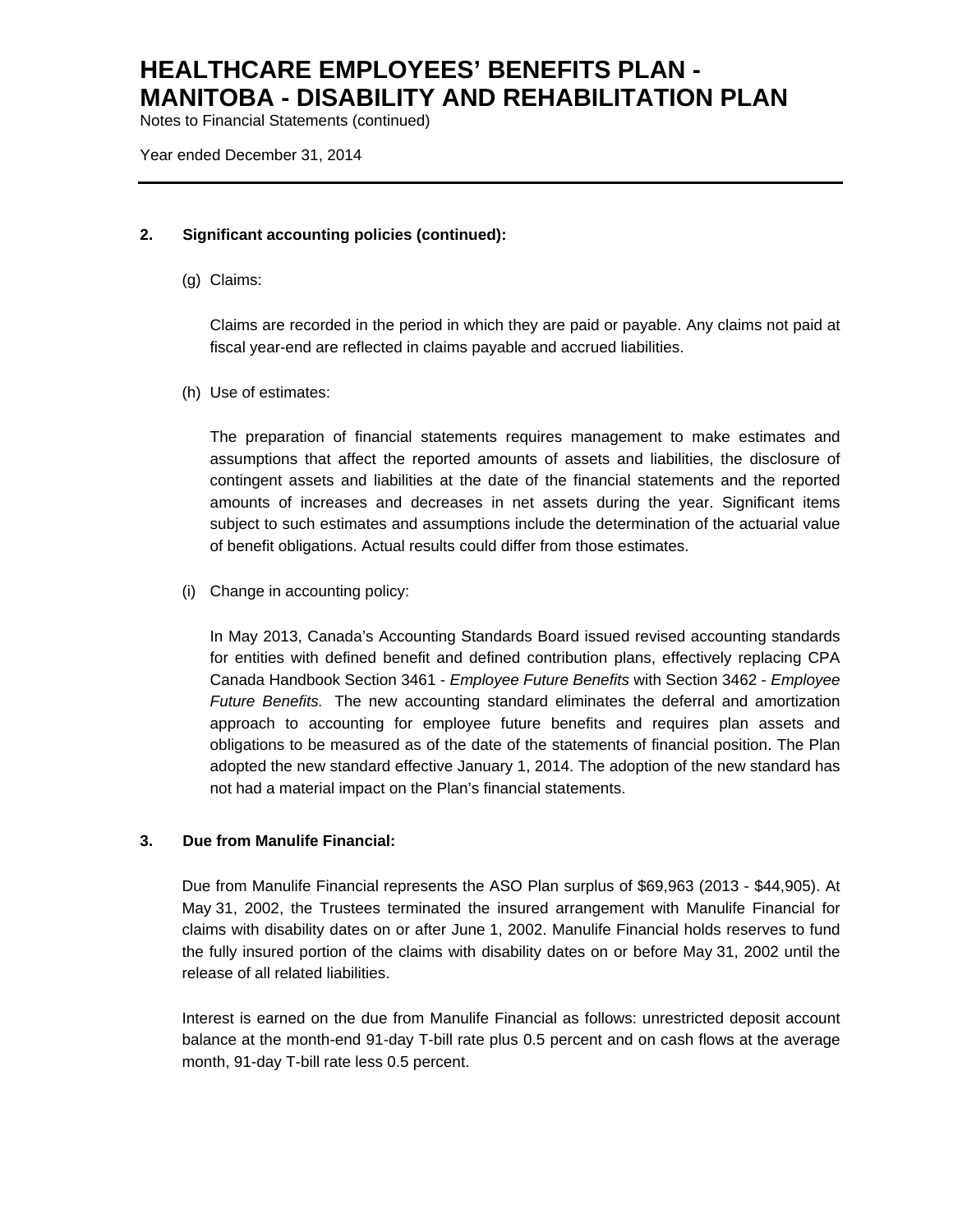Notes to Financial Statements (continued)

Year ended December 31, 2014

### **3. Due from Manulife Financial (continued):**

Manulife Financial is to provide the Plan with terminal accounting in respect of the Insured Plan for the twelve year period from June 1, 2002 to May 31, 2014. The deficit of the Insured Plan as at May 31, 2002 will be carried over as the opening balance for the terminal accounting period, with the \$1,800,000 payment applied as a premium payment in the terminal accounting period.

Any surplus generated during the terminal accounting period will first be applied to the deficit carried forward from May 31, 2002 and any other deficits arising during the terminal accounting period. Manulife Financial is obliged to pay the Plan any remaining surplus at the end of the terminal accounting period within 60 days thereof, together with interest from May 31, 2014 to the date of payment. Should the Insured Plan generate a deficit during the terminal accounting period or generate a surplus that is insufficient to eliminate the deficit existing as of May 31, 2002, no further amounts shall be owing or paid by the Plan in respect of any deficit existing at the end of the terminal accounting period.

As at May 31, 2014, surplus generated during the terminal accounting period was sufficient to eliminate the deficit as of May 31, 2002. The remaining surplus at May 31, 2014 is included in the due from Manulife Financial in the statement of financial position.

### **4. Capital assets:**

|                   |             |              |   | 2014     | 2013     |
|-------------------|-------------|--------------|---|----------|----------|
|                   |             | Accumulated  |   | Net book | Net book |
|                   | Cost        | amortization |   | value    | value    |
| Computer projects | \$1,769,507 | \$1,769,507  | S |          | 171.363  |

#### **5. Investments:**

|                   | 2014          | 2013          |
|-------------------|---------------|---------------|
| Bond pooled funds | \$203,831,882 | \$184,056,300 |

Investments are held in bond pooled funds which earned a return of 8.5 percent (2013 – returned a loss of 0.1 percent).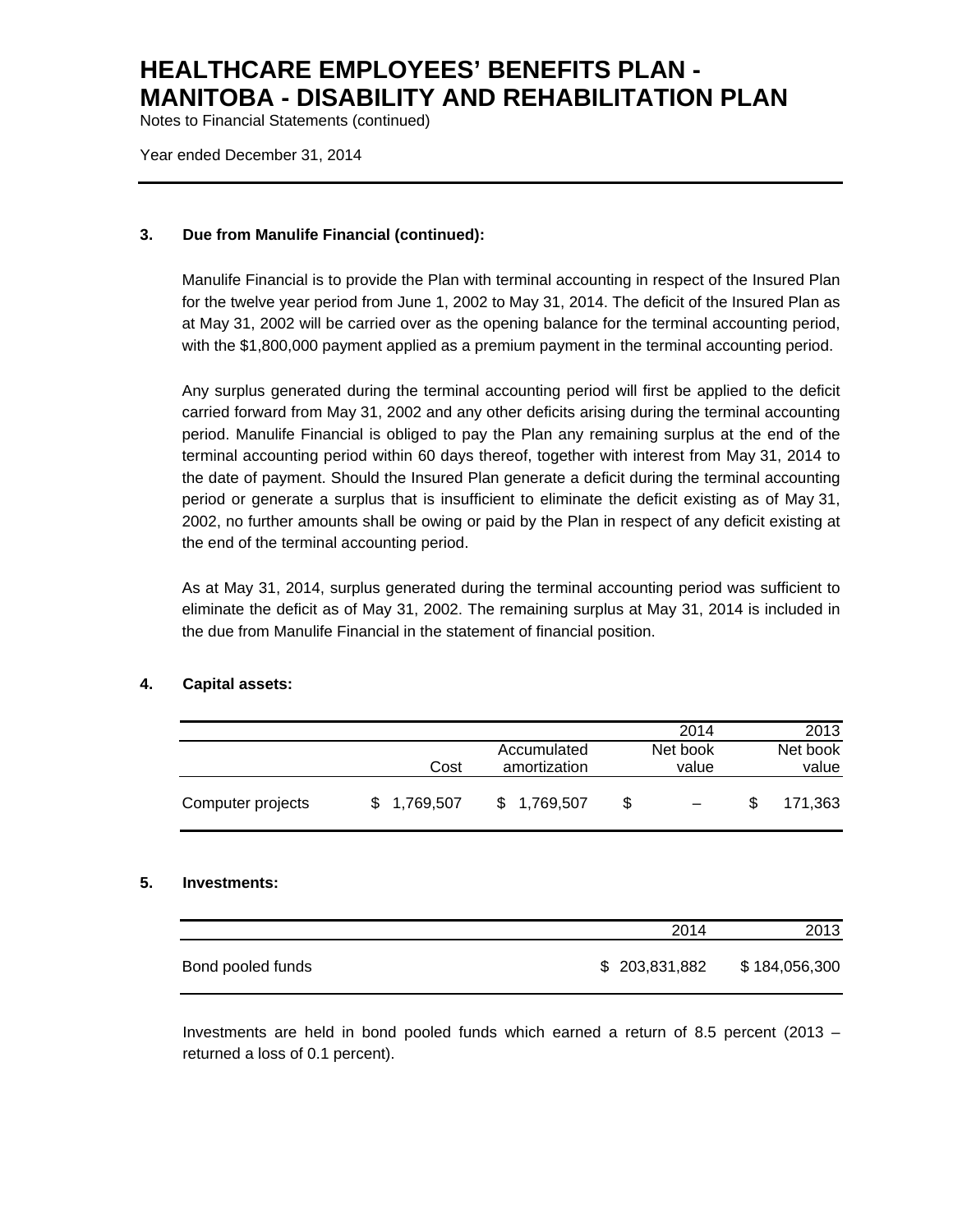Notes to Financial Statements (continued)

Year ended December 31, 2014

#### **6. Administrative expenses:**

|                                | 2014            | 2013            |
|--------------------------------|-----------------|-----------------|
| Salaries and benefits          | \$<br>3,535,724 | \$<br>3,159,731 |
| Investment management fees     | 161,390         | 147,080         |
| Amortization of capital assets | 171,363         | 171,363         |
| Trustee and custodial fees     | 104,971         | 81,335          |
| Actuarial fees                 | 12,746          | 50,759          |
| Audit fees                     | 47,764          | 43,892          |
| Legal fees                     | 41,060          | 29,818          |
| Other administrative expenses  | 1,352,085       | 1,286,453       |
|                                | \$<br>5,427,103 | 4,970,431       |

### **7. Role of the actuary:**

The actuary, Morneau Shepell, has been appointed pursuant to the Trust Agreement. With respect to the preparation of financial statements, the actuary has been engaged to carry out an estimation of the Plan's obligations for IBNR and disabled lives to the members. The estimation is made in accordance with accepted actuarial practice and reported thereon to the Board of Trustees. In performing the estimation of the liabilities, which are by their nature inherently variable, assumptions are made as to future claims, members' ages, benefit amounts, rates of recovery and interest rates.

### **8. Obligation for incurred but not reported (IBNR):**

The obligation for IBNR relates to those claims which have been incurred but not reported at the date of the financial statements. This obligation is calculated as the estimated claims cost for six months.

### **9. Benefit obligations - disabled lives:**

This obligation for disabled lives is calculated annually by Morneau Shepell, an independent actuary, under each plan for every disabled member receiving benefits. As at December 31, 2014, the date of the most recent actuarial valuation, the actuarial value of benefit obligations for disabled benefits was \$118,401,000 (2013 - \$107,429,000). It reflects the liability for future benefit payments and is developed on the basis of the member's age, benefit amount and normal rates of recovery and an assumed interest rate of 1.98 percent (2013 - 2.50 percent). The next actuarial valuation will be prepared as at December 31, 2015.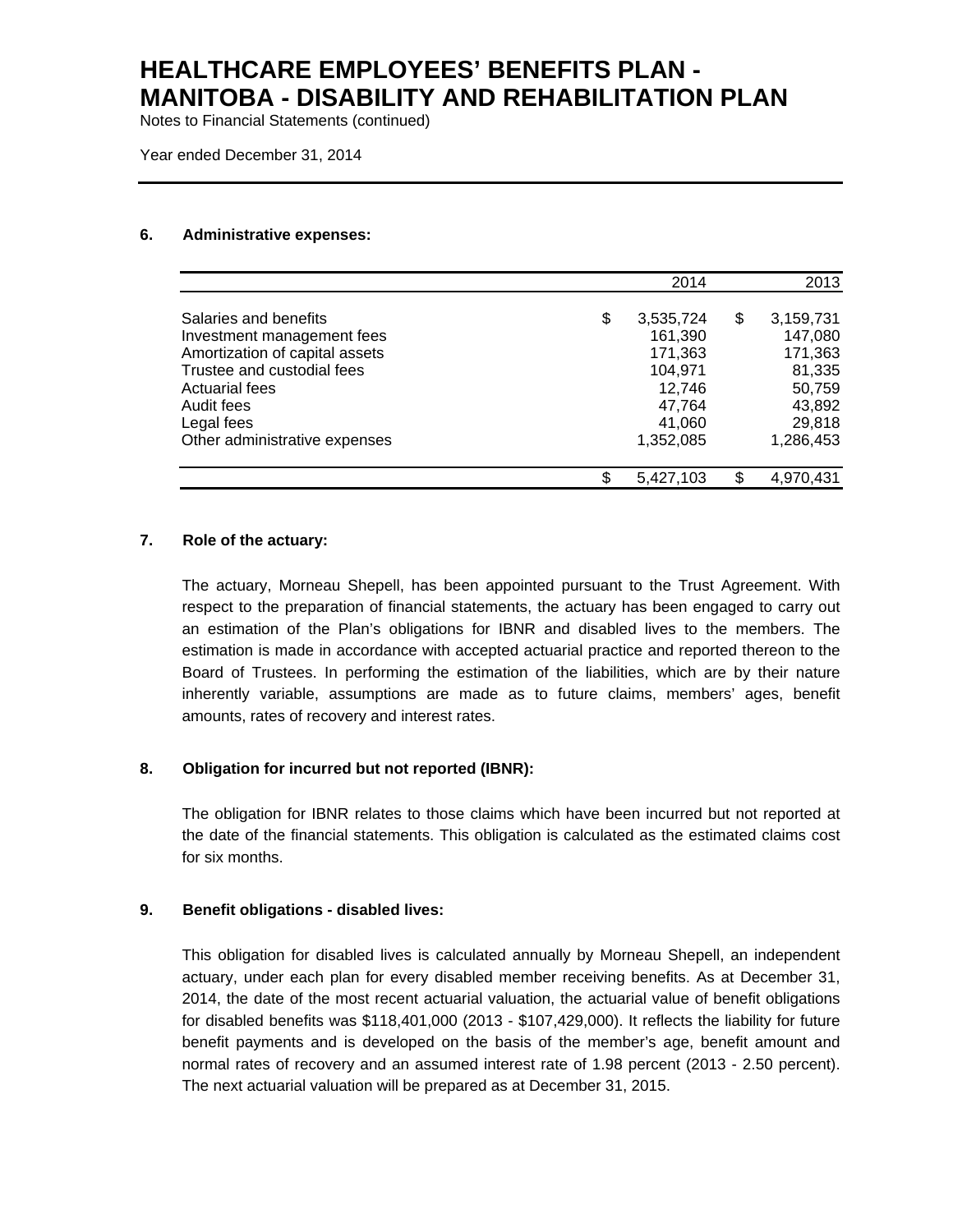Notes to Financial Statements (continued)

Year ended December 31, 2014

#### **10. Excess of net assets available for benefits over benefit obligations:**

The Board of Trustees has approved the establishment of a stabilization reserve consisting of the claims fluctuation reserve, operational risk reduction reserve, and investment reserve. The claims fluctuation reserve has been established at an amount equal to 10 percent of the current year's premiums and is fully funded. The operational risk reduction reserve has been established at an amount equal to 10 percent of the current year's premiums. The investment reserve has been established at an amount equal to 10 percent of the current year's disabled life reserve plus IBNR. At December 31, 2014, the Board of Trustees has restricted \$22,100,000 (2013 - \$21,100,000) of the excess of net assets available for benefits over benefit obligations for these reserves.

### **11. Capital management:**

The main objective of the Plan is to sustain a certain level of net assets, including internally restricted funds, in order to meet the obligations of the Plan. The Plan fulfills its primary objective by adhering to specific investment policies outlined in its Statement of Investment Policies and Procedures (the SIPP), which is reviewed annually by the Plan. The Plan manages net assets by engaging knowledgeable investment managers who are charged with the responsibility of investing existing funds and new funds (current year's employee and employer contributions) in accordance with the approved SIPP. Increases in net assets are a direct result of investment income generated by investments held by the Plan and contributions into the Plan by eligible employees and by the employers. The main use of net assets is for claim payments to eligible Plan members.

### **12. Risk management:**

- (a) Market risk:
	- (i) Interest rate risk:

Interest rate risk arises from the possibility that changes in interest rates will affect future cash flows or fair values of financial instruments. The Plan's fixed income investments are exposed to the risk that the value of interest-bearing investments will fluctuate due to changes in the level of market interest rates. The Plan's exposure to interest rate risk is concentrated in its investment in the bond pooled funds. To properly manage the Plan's interest rate risk, appropriate guidelines on the weighting and duration for fixed income investments are set and monitored.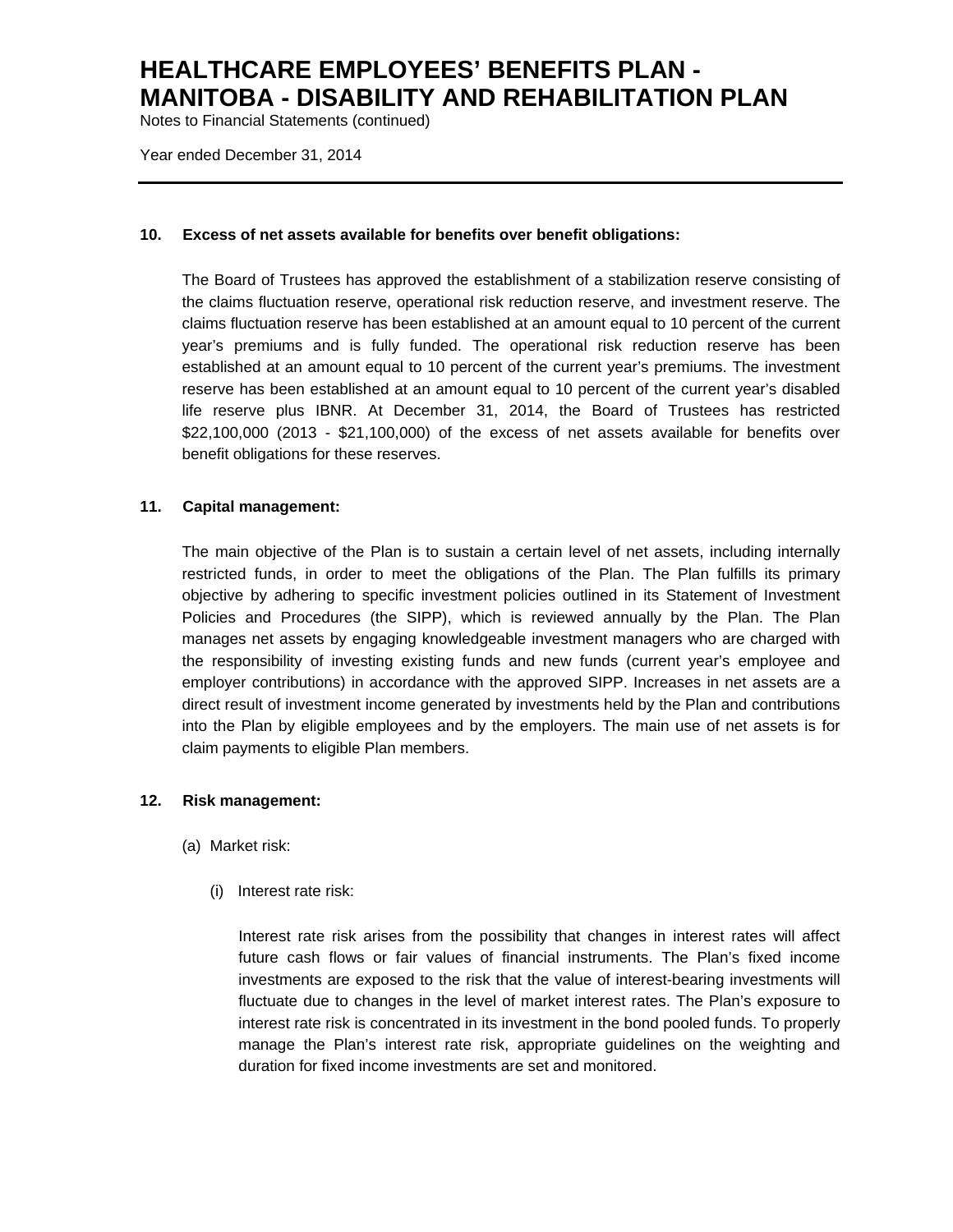Notes to Financial Statements (continued)

Year ended December 31, 2014

#### **12. Risk management (continued):**

The remaining terms to contractual maturity of fixed income investments at December 31 are as follows:

|                                       | 2014                      | 2013                     |
|---------------------------------------|---------------------------|--------------------------|
| One to five years<br>After five years | 95.509.931<br>108.321.951 | 91,308,102<br>92,748,198 |
| Total market value                    | \$203,831,882             | \$184,056,300            |

As at December 31, 2014, if the prevailing interest rates were raised or lowered by 100 basis points, with all other factors held constant, net assets would likely have decreased or increased, respectively, by approximately \$20,070,000 (2013 - \$11,252,000). The Plan's interest rate sensitivity was determined based on portfolio weighted duration.

(ii) Foreign currency and other price risk:

The Plan believes it is not exposed to foreign currency or any other price risk in relation to the Plan's financial instruments.

(b) Credit risk:

The Plan is exposed to credit risk, which is the risk that a counterparty will be unable to pay amounts in full when due or requested. The Plan's greatest concentration of credit risk is in its fixed income securities. The fair value of the fixed income securities includes consideration of the creditworthiness of the debt issuer. All transactions in listed securities are settled or paid for upon delivery using approved brokers. The risk of default is considered minimal, as payment is made on a purchase once the securities have been received from the broker. For sales transactions, the securities are released once the broker has made payment.

The breakdown of the Plan's bond pooled funds by credit ratings from various rating agencies is presented below:

|    | 2014       |                           |       | 2013       |                           |
|----|------------|---------------------------|-------|------------|---------------------------|
|    | Fair value |                           |       | Fair value |                           |
|    |            |                           |       |            |                           |
|    |            |                           |       |            | 30.8%                     |
|    | 48.045.963 | 23.5%                     |       | 40.241.976 | 21.9%                     |
|    | 60,465,762 | 29.7%                     |       | 58,686,419 | 31.9%                     |
|    | 12,243,952 | $6.0\%$                   |       | 13,567,538 | 7.4%                      |
|    | 1.647.368  | 0.8%                      |       | 798.090    | 0.4%                      |
|    | 13.775.968 | 6.8%                      |       | 11.245.906 | 6.1%                      |
|    | 1.335.704  | 0.7%                      |       | 1.630.881  | $0.9\%$                   |
|    | 701.612    | 0.3%                      |       | 1,273,055  | $0.6\%$                   |
| ß. |            | 100.0%                    |       |            | 100.0%                    |
|    | \$         | 65,615,553<br>203,831,882 | 32.2% | \$         | 56,612,435<br>184,056,300 |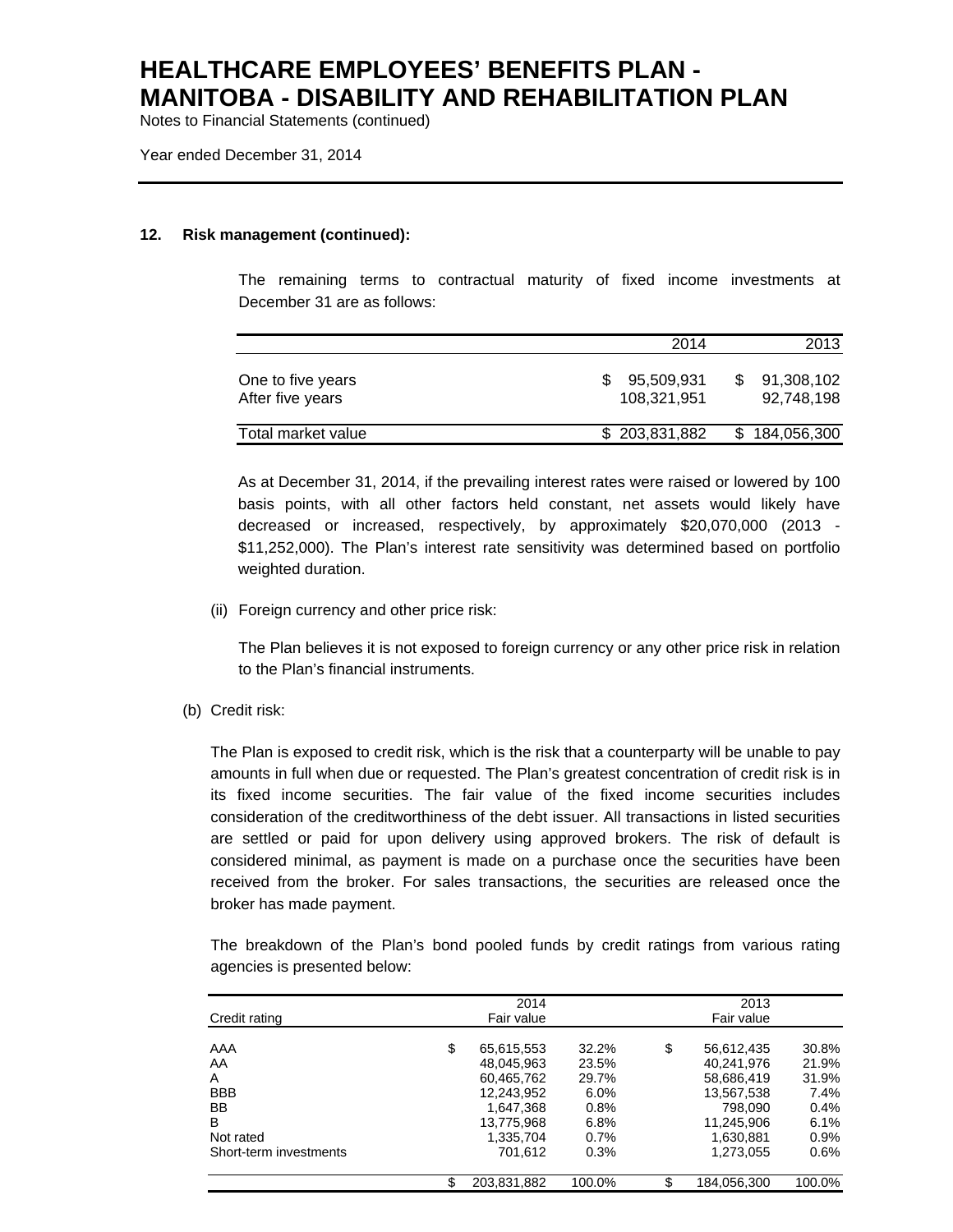Notes to Financial Statements (continued)

Year ended December 31, 2014

#### **12. Risk management (continued):**

Credit risk associated with premiums and other receivables is minimized due to their nature. Premiums are collected from participating members through the payroll process. In 2014, a provision for doubtful other receivables of \$89,724 (2013 - \$29,740) has been recorded.

#### (c) Liquidity risk:

Liquidity risk is the possibility that investments of the Plan cannot be readily converted into cash when required. The Plan may be subject to liquidity constraints because of insufficient volume in the markets for the securities of the Plan or other securities may be subject to legal or contractual restrictions on their resale. Liquidity risk is managed by investing the majority of the Plan's assets in investments that are traded in an active market and can be readily disposed. The Plan's claims payable and accrued liabilities and due to HEPP balances have contracted maturities of less than one year.

(d) Claims and premiums risk:

The nature of the unpaid claims is such that the establishment of obligations is based on known facts and interpretation of circumstances, on a case by case basis, and is therefore a complex and dynamic process influenced by a variety of factors.

Consequently, the establishment of obligations and premium rates relies on the judgment and opinions of a number of professionals, on historical precedent and trends, on prevailing legal, economic, social and regulatory trends and on expectations as to future developments. The process of determining premium rates and reserves necessarily involves risks that the actual results will deviate, perhaps substantially, from the best estimates made.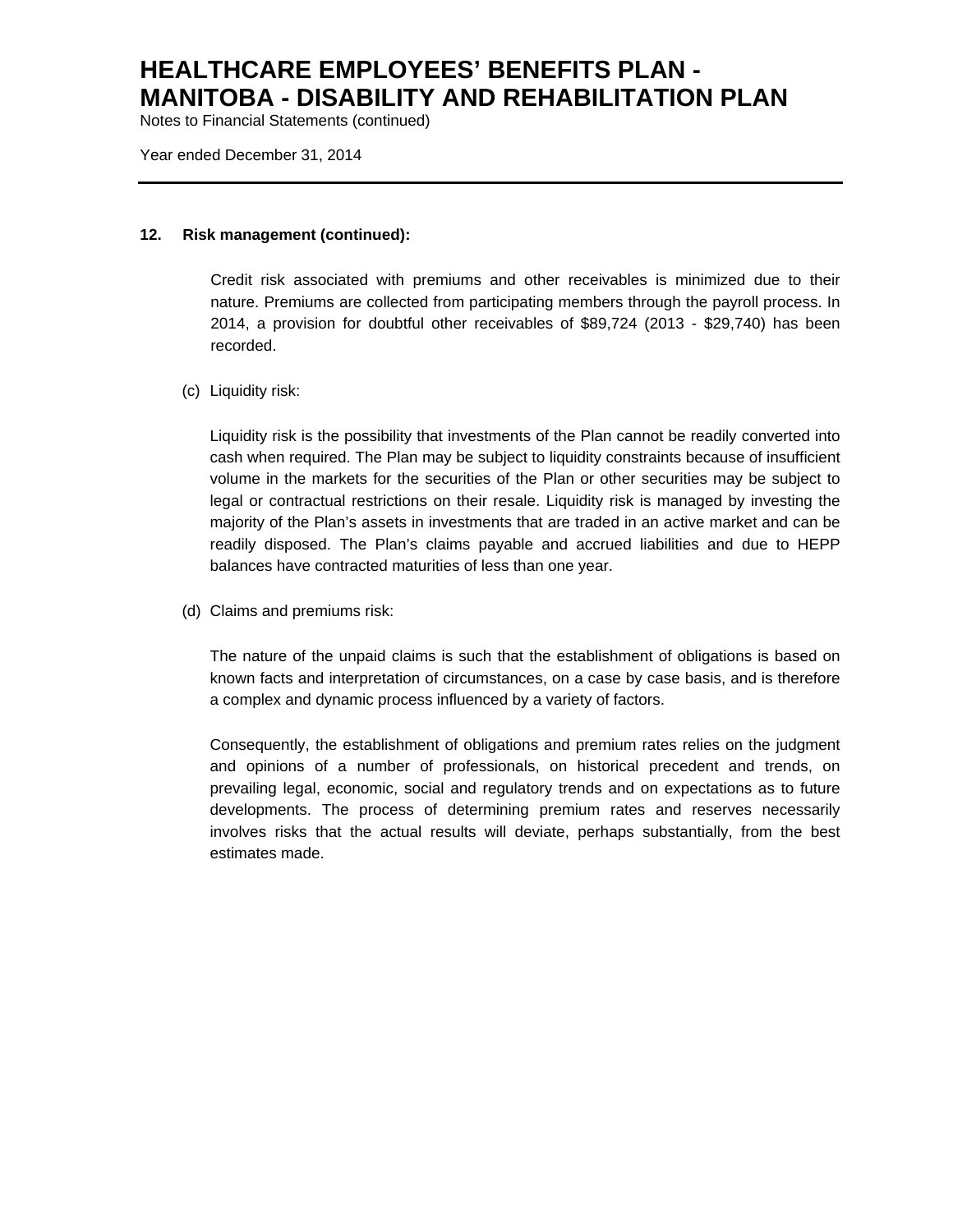Notes to Financial Statements (continued)

Year ended December 31, 2014

#### **13. Fair value of financial instruments:**

The fair value of the financial assets and liabilities of the Plan approximates their carrying value due to their short-term nature (except cash and investments which are stated at fair value, note 5).

The Plan's assets which are recorded at fair value are required to be classified into one of three levels, depending on the inputs used for valuation. The hierarchy of inputs is summarized below:

- Level 1 Quoted prices (unadjusted) in active markets for identical assets or liabilities.
- Level 2 Inputs other than quoted prices included in Level 1 that are observable for the asset or liability, either directly (i.e. as prices) or indirectly (i.e. derived from prices).
- Level 3 Inputs for the asset or liability that are not based on observable market data (unobservable inputs).

Changes in valuation methods may result in transfers into or out of an investment's assigned level.

The following is a summary of the classifications used as of December 31 in valuing the Plan's investments carried at fair value:

| December 31, 2014         | Level 1                    | Level 2           | Level 3         | Total                          |
|---------------------------|----------------------------|-------------------|-----------------|--------------------------------|
| Cash<br>Bond pooled funds | \$<br>9,031,199<br>111,460 | \$<br>201,425,350 | \$<br>2,295,072 | \$<br>9,031,199<br>203,831,882 |
|                           | \$<br>9,142,659            | \$<br>201,425,350 | \$<br>2,295,072 | \$<br>212,863,081              |
| December 31, 2013         | Level 1                    | Level 2           | Level 3         | Total                          |
| Cash<br>Bond pooled funds | \$<br>9,985,578<br>42.879  | \$<br>183,028,079 | \$<br>985,342   | \$<br>9,985,578<br>184,056,300 |
|                           | \$<br>10,028,457           | \$<br>183,028,079 | \$<br>985,342   | 194,041,878                    |

There were no transfers between Level 1 and Level 2 in the years ended December 31, 2014 and 2013.